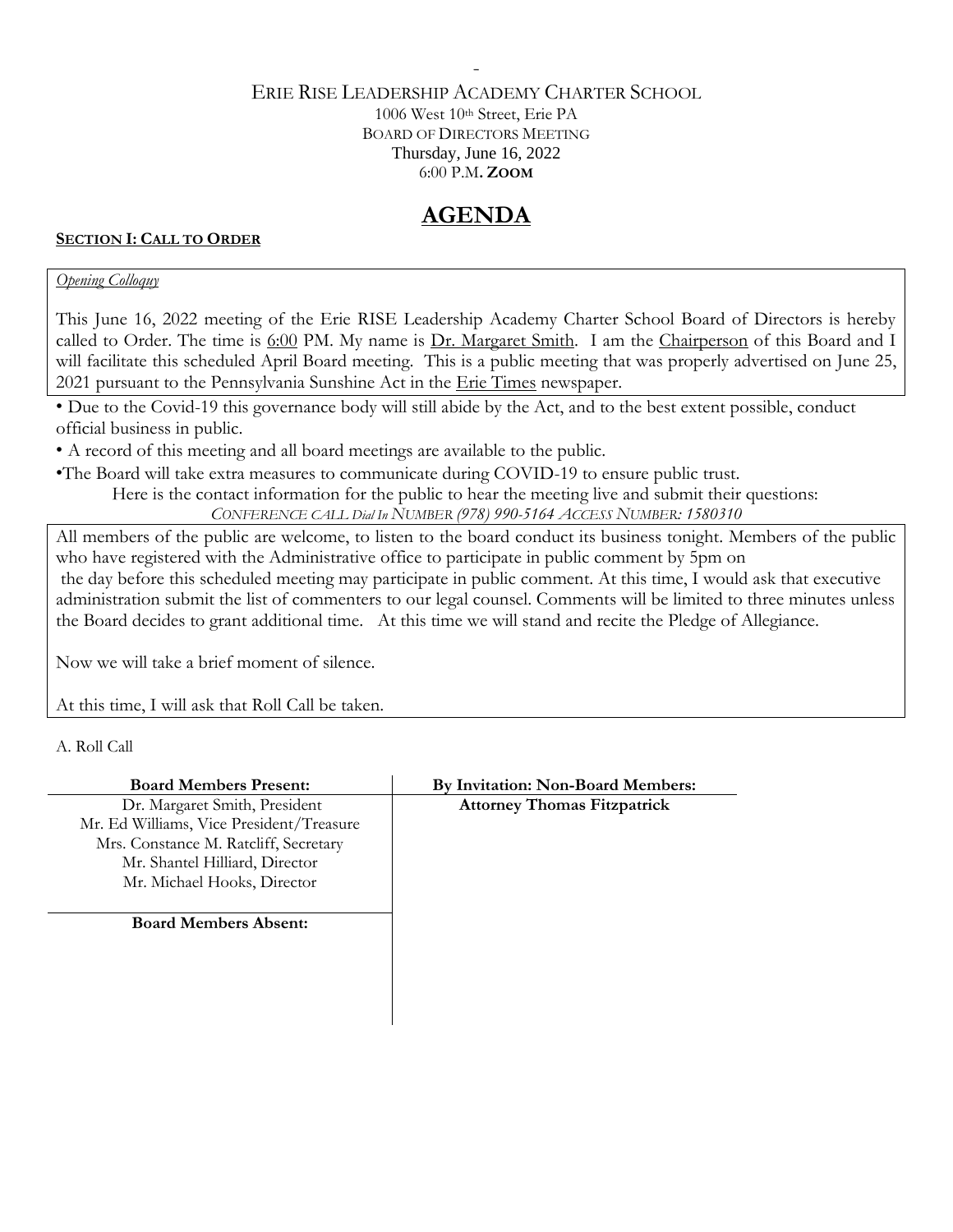#### B. Approval of Agenda

|                                |     | R151015374 Approval of the June 16, 2022 Agenda                                                                                   |
|--------------------------------|-----|-----------------------------------------------------------------------------------------------------------------------------------|
| <b>MOTION</b><br><b>SECOND</b> |     | RESOLVED, that the Board of Directors of Erie RISE Leadership<br>Academy Charter School hereby approves the June 16, 2022 Agenda. |
|                                |     | Notes of Discussion / Advance Regulatory and Financial Comment:                                                                   |
| VOTE:                          | Who | What                                                                                                                              |
| $\lceil$ PASS                  |     |                                                                                                                                   |
| [ ] FAIL                       |     |                                                                                                                                   |

#### C. Approval of Minutes

| <b>MOTION</b> |                                                                 | R151015376 Approval of Minutes of May 19, 2022 Meeting.                                                                                                                                                                  |
|---------------|-----------------------------------------------------------------|--------------------------------------------------------------------------------------------------------------------------------------------------------------------------------------------------------------------------|
| <b>SECOND</b> |                                                                 | RESOLVED, that the Board of Directors of Erie RISE Leadership Academy<br>Charter School hereby approves the Minutes of the <u>May 19, 2022</u> of the Erie<br>RISE Leadership Academy Charter School Board of Directors. |
| VOTE:         |                                                                 |                                                                                                                                                                                                                          |
| $[$ PASS      |                                                                 |                                                                                                                                                                                                                          |
| $[$ FAIL      | Notes of Discussion / Advance Regulatory and Financial Comment: |                                                                                                                                                                                                                          |
|               | Who                                                             | What                                                                                                                                                                                                                     |
|               |                                                                 |                                                                                                                                                                                                                          |
|               |                                                                 |                                                                                                                                                                                                                          |

#### **SECTION II: REPORTS**

A. Hearing of Citizens

*Community Comment Colloquy (General Counsel)*

Good Evening, my name is Tom Fitzpatrick with Mincey Fitzpatrick Ross, LLC, and General Counsel to the Board of Directors of Erie RISE Leadership Academy Board of Directors. Will you please state your name for our records?

You will have three minutes to address the Board. Any documents or communications that you might supplement your comment with should be submitted to me. I will keep the time and notify the board when three minutes have elapsed.

This Board may choose not to comment, question or respond in any way to your public comment. I will begin the time now.

| Who | What |
|-----|------|
|     |      |

- B. CEO Report
- C. Finance and Audit Committee Report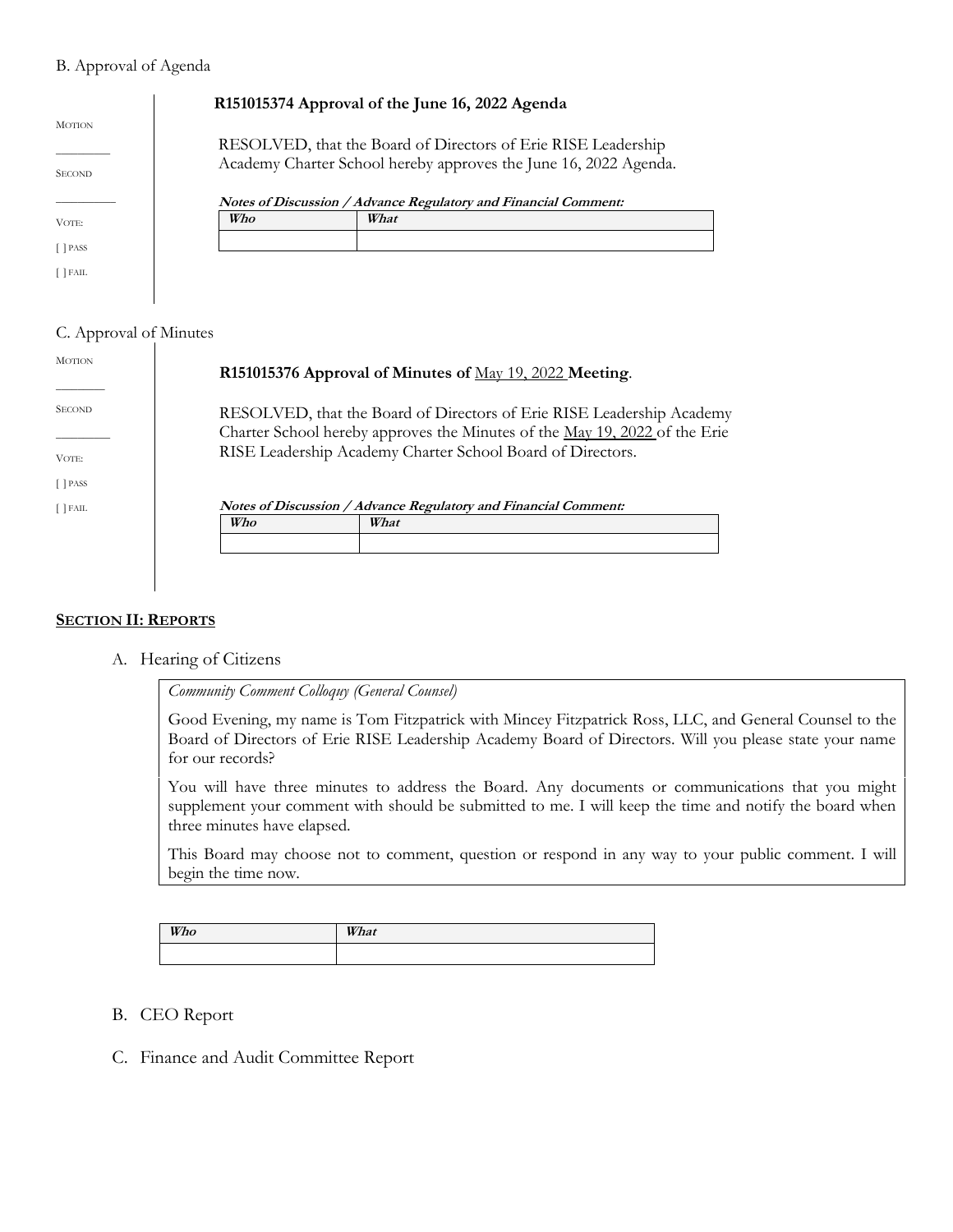**MOTION** 

 $\overline{\phantom{a}}$ **SECOND**  $\overline{\phantom{a}}$ VOTE: [ ] PASS [ ] FAIL

A. APPROVAL OF REPORTS

# **R1510151378 Reports of the CEO**

RESOLVED, the Board of Directors of Erie RISE Leadership Academy Charter School accepts the CEO Reports and all documents submitted thereby, which shall be incorporated into the record of this meeting.

# **R151015380 Reports of the Finance and Audit Committee**

RESOLVED, the Board of Directors of Erie RISE Leadership Academy Charter School accepts the Finance Reports and all documents submitted thereby, which shall be incorporated into the record of this meeting.

Notes of Discussion / Advance Regulatory and Financial Comment:

| $- - - - -$<br>. U | $- - - - -$<br>---- |
|--------------------|---------------------|
|                    |                     |

# **SECTION IV: UNFINISHED BUSINESS**

- A. Academic Committee Report Mr. Shantel Hilliard
- B. Personnel/Family Committee Report Mr. Michael Hooks
- C. Technology Plan Review & Updates (CEO Report)
- D. School Safety Protocol/School Enrollment Contract (CEO Report)
- E. Uniform Vendor (CEO Report)
- F. Mental Health Services

## **SECTION V: NEW BUSINESS**

- A. School Score Card
- B. Summer Enrichment Program
- C. Staff Retreat
- D. 8<sup>th</sup> Graduation June 17<sup>th</sup> Blasco Library
- E. Merit Based Salary Incentive with codified process